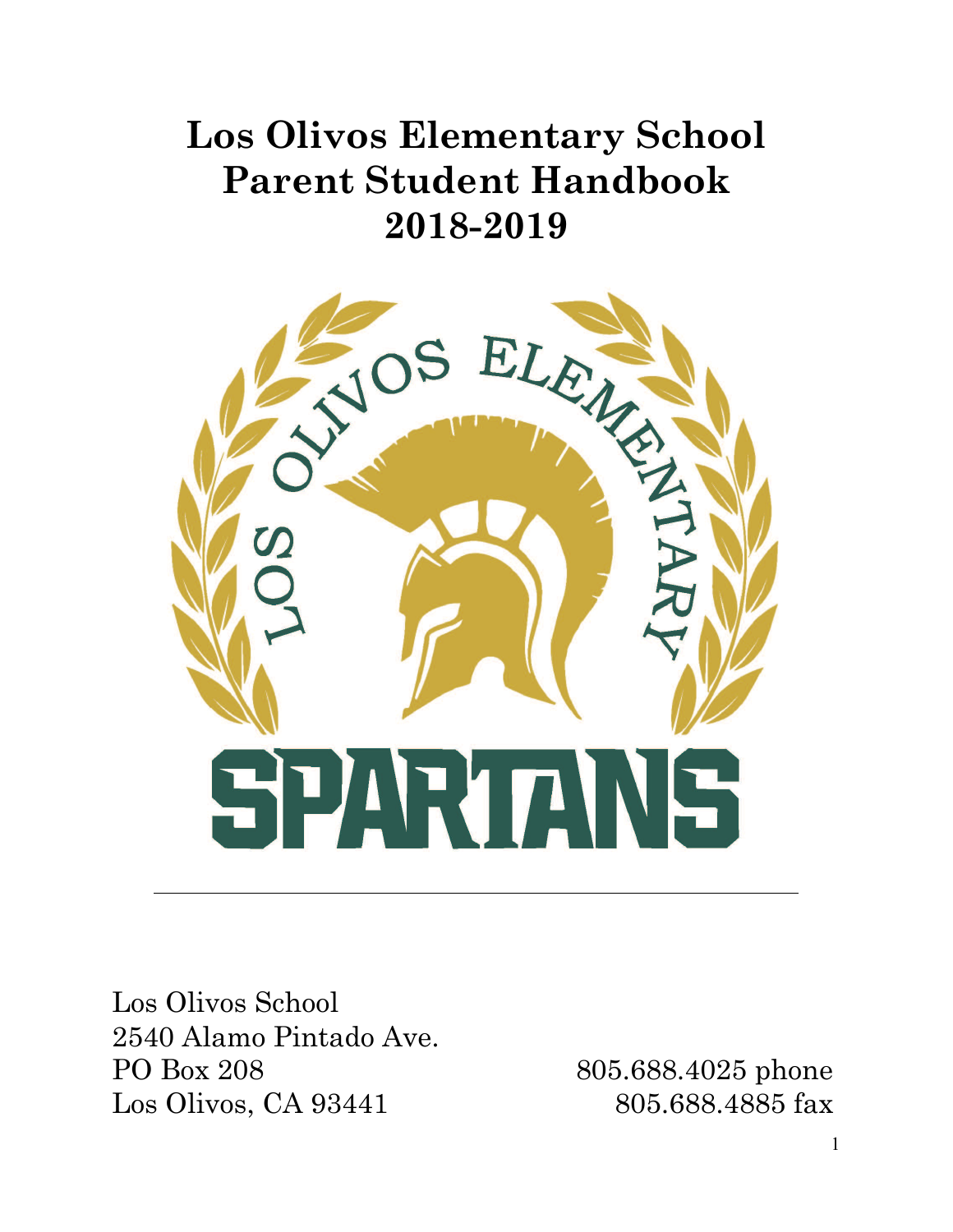## **ATTENDANCE POLICIES:**

## **Closed Campus Policy**

Los Olivos Elementary School has a closed campus policy. Students are not allowed to leave unless they are personally checked out by a parent/guardian or someone listed on the emergency card.

## **Morning Drop Off**

The school day begins at 8:15 a.m. daily. Students are to arrive on campus **NO** earlier than 8:00 a.m. There is no supervision of the playground prior to 8:00 a.m. If your child arrives earlier than 8:00 a.m. they will be required to remain in the courtyard area until 8:00 a.m. when the teacher on duty releases them to the playground. Please make every effort to arrive between 8:00 a.m.-8:15 a.m. daily.

## **Attendance**

All absences must be reported to the attendance office. Absences can be reported by phone (688- 4025), email (lcortez.losolivos@gmail.com) or in person in the school office. Absences not reported will be considered unexcused and a truancy.

Regular attendance is essential to your child's success in school. Please make every effort to avoid having your child absent. Each day that a student is absent, their parent must call the attendance clerk. If a parent is unable to call during an absence, students are required to report to the office upon returning with a note from their parent giving the date, number of days absent, and reason for the absence. If a student returns without parent excuse, notification must be given within two school days or the absence will be considered truant. Parents will be notified if students are absent excessively. If a student will be out for more than five days, the parent should call the office at least five days before the absence to request an Independent Study Agreement. A student on Independent Study is responsible for the completion of all work assigned during the absence.

Students who arrive late to school must report first to the main school office. Attendance is taken first thing in the morning and if late students do not report to the attendance office they may be counted as absent for the entire day.

Los Olivos School will be adhering to the policies set forth by the School Attendance Review Board and California State Law. Students who meet the criteria for unexcused absences (including any 30 minute period during the school day) and/or tardies in excess of 30 minutes will be subject to the law.

Please note that Ed. Code §48205 states that your child will be excused for absences only when it is:

- 1. Due to illness. (If a student is absent more than 3 days a written doctor's note is required).
- 2. Due to quarantine under the direction of a city or county health officer
- 3. For the purpose of having medical, dental, optometric, or chiropractic services rendered.
- 4. For the purpose of attending the funeral services of a member of your immediate family so long as the absence is not more than one day, if the service is conducted in California, and not more that three days if the services is conducted outside of California.
- 5. With your written permission, your child may be excused to attend religious services away from school. However, your child will be required to complete a certain number of minutes for that day. Such absences are limited to four days per month. (E. C. section 46014)
- 6. Upon your written request and approval by the school principal, your child may be excused from school for justifiable personal reasons such as an appearance in court, observation of religious holiday or ceremony, attendance at religious retreats, or an employment conference.

#### **Los Olivos School Attendance Policy:**

Los Olivos School will be enforcing the School Attendance Review Board (SARB) and California State Law regulations for students with unexcused absences or unexcused tardies: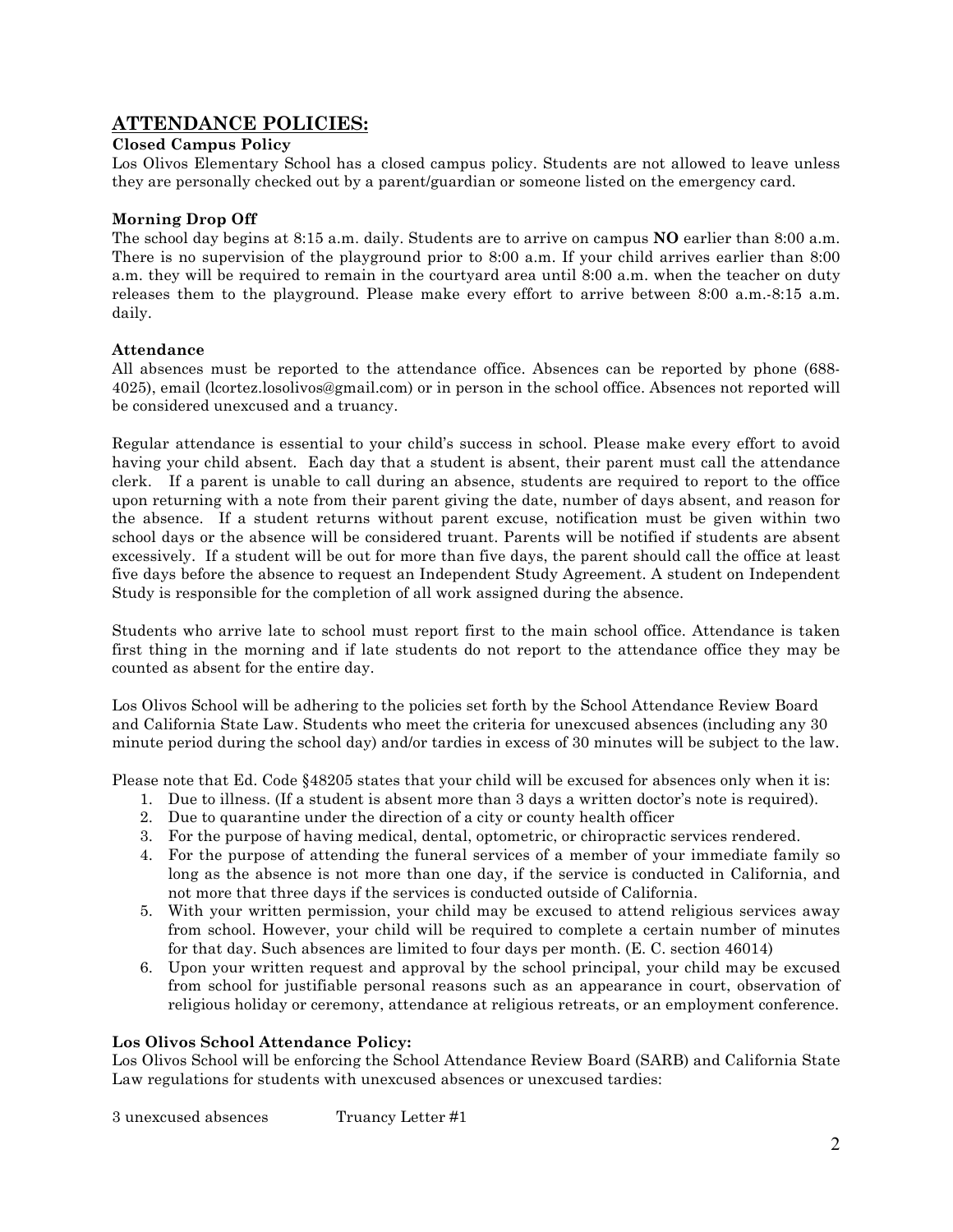| 6 unexcused absences  | Truancy Letter #2 and mandatory meeting with SARB            |  |
|-----------------------|--------------------------------------------------------------|--|
| 9 unexcused absences  | Truancy Letter #3, meeting with Principal, and classified as |  |
|                       | Habitual Truant                                              |  |
| 12 unexcused absences | Truancy Letter #4, meeting with Truancy Mediation Team, and  |  |
|                       | District Attorney                                            |  |
| 14 unexcused absences | Truancy Letter #5, meeting with SARB, District Attorney, and |  |
|                       | Probation.                                                   |  |

Students who are truant (absent without a valid excuse) may not receive credit for make-up work. Parents will be notified of any truancy and the consequences listed above will be followed.

#### **Los Olivos School Tardy Policy:**

In addition, Los Olivos School will be holding students accountable with a detention policy for unexcused tardies. Listed below is the Los Olivos School tardy policy that will be implemented.

Students whom have three unexcused tardies in a trimester will serve detention.

Grades 1-3: Ten Minutes Grades 4-8: Fifteen Minutes

Students whom have six unexcused tardies in a trimester will serve detention.

Grades 1-3: Twenty Minutes Grades 4-8: Thirty Minutes

Students whom have nine unexcused tardies in a trimester will serve detention.

Grades 1-3: Thirty Minutes Grades 4-8: Forty-five Minutes

Our goal is to reinforce the importance of being on time and at school. Parents can certainly help by supporting our goal with implementing family routines at home. Student attendance is one of the keys to a successful school experience.

#### **Independent Study**

The Superintendent/Principal or designee shall determine that the prospective independent study student understands and is prepared to meet the district's requirements for independent study. Independent study entails a commitment by both the parent/guardian and the student. As the student gets older, he/she assumes a greater portion of the responsibility involved. Independent study may be offered only to students who can achieve in this program as well as or better than they would in the regular classroom.

To foster each student's success in independent study, the Board establishes the following maximum lengths of time which may elapse between the time an assignment is made and date by which the student must complete the assignment work shall be as follows:

For students in grades K-3: 1 week For students in grades 4-8: 2 weeks

If a parent/guardian requests more than 25 days of independent study during a school year the Superintendent/Principal or designee may determine that an alternative is appropriate.

#### **Early Dismissal**

If a child needs to be taken out of school before the regular dismissal:

1. Parents need to come to the office to sign the student out.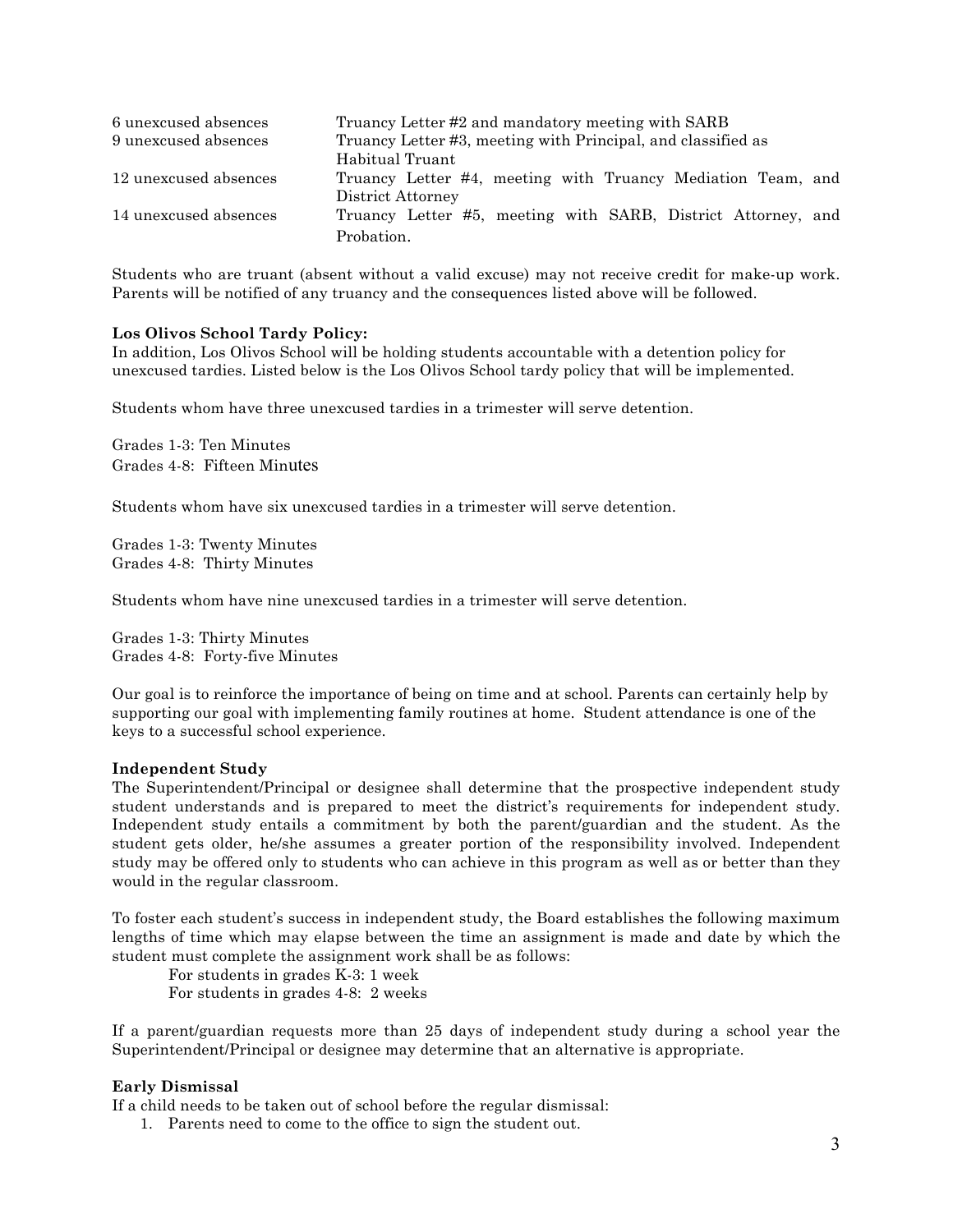- 2. Parents please do not go to the classroom to get your child.
- 3. The office will send for your child.

# **COMMUNICATION**

## **Contacting Your Child**

In order to protect the integrity of the learning environment, we ask that you not go directly to your child's class to deliver a message. If it becomes necessary to deliver a message to your child during the school day, please call 805-688-4025 or come by the school office. Please make arrangements for lunch, car pools, babysitting, etc., with your child BEFORE he/she leaves for school in the morning. In the event of an emergency or change of plans, the office staff will relay messages to your child's teacher. Please do not ask the office staff to contact your child or interrupt a class for messages that are not critical.

#### **Forgotten Lunches/Homework**

Lunches and homework brought to school by parents should be left at the school office and office staff will contact your child to get his/her lunch or homework. Please do NOT interrupt the smooth process of class to deliver a forgotten lunch or homework. Children will not be allowed to use the phone to ask parents to bring forgotten homework. Learning to take responsibility for getting homework to school is an important part of your child's growth. It is important for children to take personal responsibility and shoulder the consequences if need be.

#### **Student Use of the Phone**

The school phone is to be used for business and emergency purposes only. It is available for use only with permission of the teacher or office personnel. Students will not be allowed to use the phone for such reasons as asking permission to visit a friend, staying for a recreational program, etc. These arrangements should be made beforehand.

## **School to Home Communication**

The staff of Los Olivos Elementary School is concerned that parents are well informed about school activities. All regularly scheduled events and holidays are on the website and posted on Parent Square. In addition, classroom teachers have regular communication with parents through flyers, our school website and Parent Square. Please check your child's Friday folder for newsletters and other school communication on a regular basis, and sign up for our weekly newsletter sent in a Friday email.

#### **Electronic Device Policy**

We advise parents not to supply their child with a cell phone while on school campus. Any students seen using a cell phone during school hours without permission will have that device confiscated. During school hours all devices are to be turned off and stored in the student's backpack. If a student must call home for an emergency the school office phone is available.

Electronic devices such as iPods and MP3 players are not permitted for use during the school day, unless students have received teacher consent for a special reason (examples: long field trips, mile runs, or special events). Electronic readers such as Kindles, iPads, and Nooks may only be used with parent consent and teacher approval. These devices may only be used during class time and are not allowed outside of class. Electronic devices used without consent will be confiscated. All confiscated devices will be turned in to the office and will be released only to a parent or guardian.

#### **The school is not responsible for the loss or security of personal electronic devices.**

## **SAFETY:**

#### **Accidents**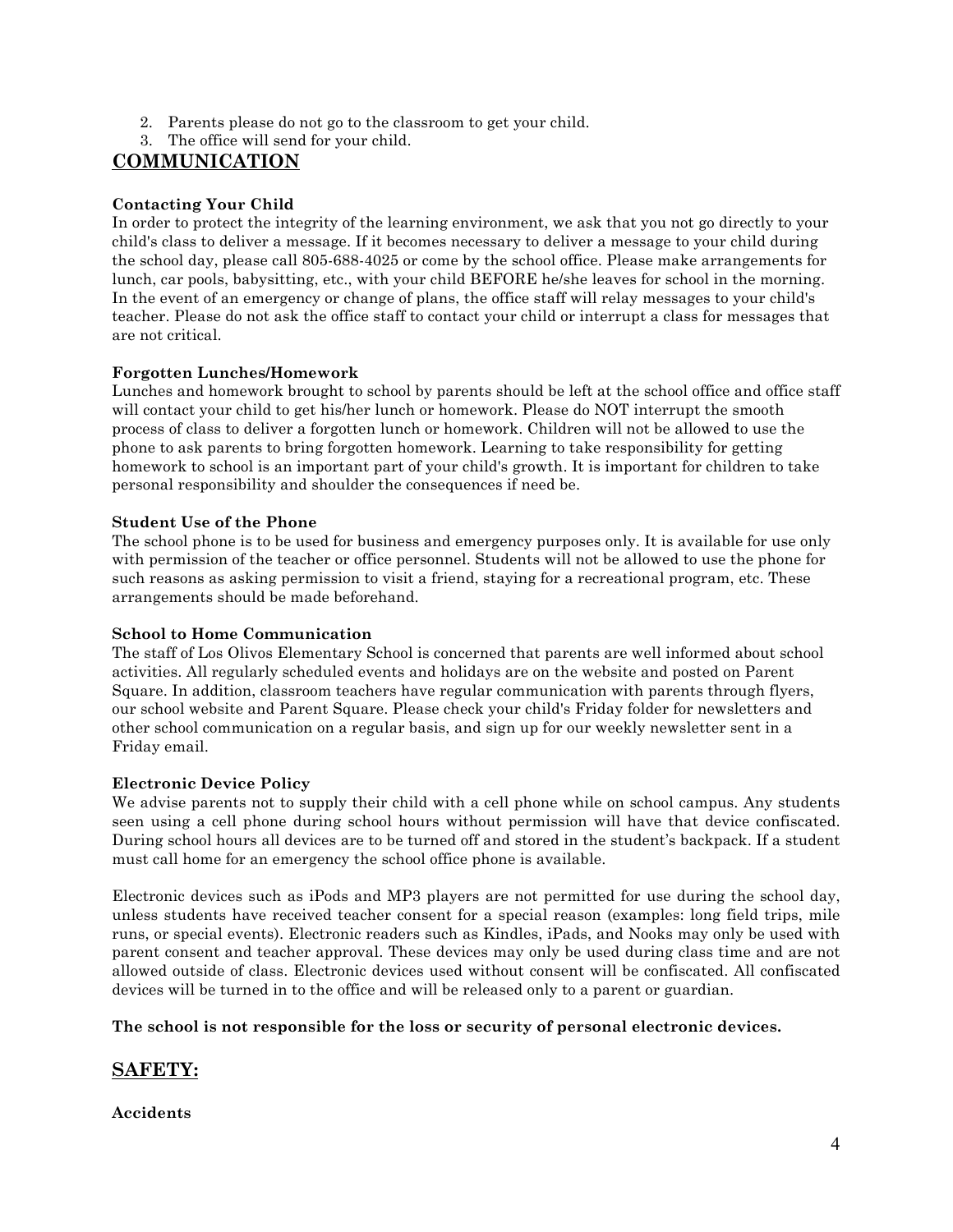If you are injured at school, this should be reported to a teacher. The best advice with any injury is **DON'T MOVE**. Movement often makes an injury worse. If you are injured have someone get a teacher or playground supervisor to come to you. In the event of an injury your parents will be contacted and/or an EMT unit will be called. It is school policy that an accident report must be completed for all injuries or accidents that occur at school.

## **Fire Drills, Earthquake Drills and Lockdown Drills**

Fire drills are held once a month and are signaled by a series of bells. During a fire drill, you should follow the directions of your teacher and proceed to the designated safe area in an orderly and quiet manner.

Earthquake drills take place at various times during the school year. Your teacher will tell you to **DROP, COVER, and HOLD**. When given this direction, you should drop to the floor, get under a table or desk, and hold onto the legs of the table or desk. After a few minutes have passed, your teacher will ask you to leave the room in the same manner as a fire drill.

Depending upon the severity of an earthquake, you may be required to stay in the designated safe area for a long period of time. **YOU MUST NOT LEAVE SCHOOL** should an earthquake occur. Stay in the designated safe area until you are released to a parent or guardian.

Lockdown drills are practiced throughout the school year. When the school is in lockdown mode, no one is allowed to leave or enter the classroom for any reason. If a parent is on campus they must also be in the nearest building participating in the lockdown. No one is allowed to use cell phones or electronic devices during a lockdown. During a lockdown classroom doors must remained locked, students and staff must be quiet, and classroom lights must be turned off.

In the event of a real emergency school personnel will contact parents to communicate the situation and the designated student pick-up location if it is not at Los Olivos School. Our designated alternate pick-up location is St. Mark's Church in Los Olivos.

#### **Drug and Alcohol Abuse Prevention**

Los Olivos School provides drug and alcohol abuse prevention education as part of the health class in junior high. Drugs and alcohol can destroy a young person's life. The school takes a strong stand in assuring that every student has the knowledge and methods to allow him or her to "Just Say NO" to alcohol and drugs. Any student found to be under the influence or in possession of drugs or alcohol on the school campus will face immediate suspension, will be reported to local law authorities, and will face possible expulsion from school. The 5th grade classes participate in the DARE program.

## **Bullying Education**

Los Olivos School teaches an Anti-Bullying curriculum in grades K-6. In grades K-3 the curriculum is called "Second Step", it focuses on teaching young students Empathy, Communication, Problem Solving, and Responsibility. In grades 4-6 the curriculum is called "Steps to Respect", it focuses Bullying Behaviors, Bystanders, and Reporting Bullying. Our Junior High students are participating in a specialized Life Skills program called SPAN that is provided through the Santa Ynez Valley Youth Coalition.

#### **Bullying**

Los Olivos School has a "No Tolerance Policy" for bullying (BP 5145.3). If Bullying has occurred it must be reported immediately to a staff member or the principal and disciplinary consequences will be enforced. The Los Olivos School Board prohibits any form of retaliation against any student who files a complaint or report regarding an incident of discrimination, harassment, intimidation, or bullying.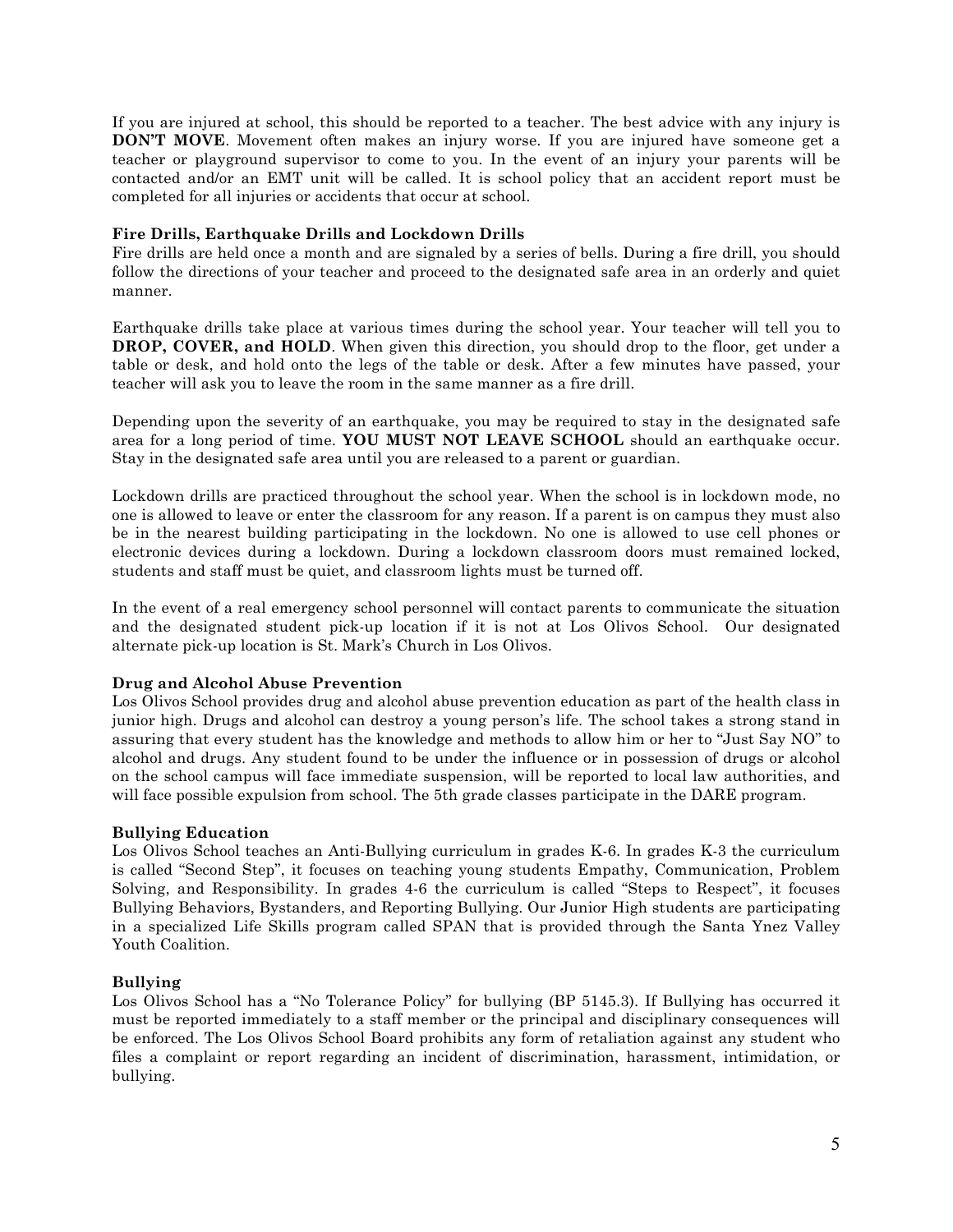## **Harassment**

Harassment of any sort is against the law. The law includes sexual, physical, and emotional harassment. Any such harassment should be reported immediately to a teacher or administrator.

## **Playground Rules**

- 1. A "hands off" rule applies to all games. There is to be no tackling, pushing, tripping, or other actions that might cause injury to others. Touch football is acceptable.
- 2. Throwing a ball at persons standing against a backstop or handball area is not allowed.
- 3. Please do not bring any equipment from home to use for a school game.
- 4. All snacks must be eaten and garbage must be placed in a trash receptacle before playing.
- 5. Climbing over the playground fence is not permitted.
- 6. Students must stay within school boundaries.
- 7. Students are not to be playing in the bathroom.

## **Student Medication**

Medical treatment is the responsibility of the parent and the family physician. Medications are rarely given at school. Parents are urged to work with their family physician to plan a medication schedule for non-school hours. If it is an absolute necessity that medication be given at school we need the following:

- 1. We MUST have a written statement from the doctor "detailing the method, amount, time schedule by which medication is to be taken, and common side effects" (Education Code 49423)
- 2. A signed release from the parents for the school to assist in administering medication.
- 3. Medication must be in the prescription bottle, labeled with the student's name; the name of the medication; proper dosage and instructions; name of the prescribing physician; name of the pharmacy or manufacturer who dispensed the medication.
- 4. Forms are available in the school office. (This is also the policy for over the counter drugs, such as aspirin, eye drops, cough drops, etc.)
- 5. Medication authorization forms must be renewed each academic school year.

Children may carry and self-administer a blood glucose level test and diabetes care, inhaled asthma medication and auto-injectable epinephrine if the above rules are met. If your child is on a continuing medication regimen for a non-episodic condition, you are required to notify the district designee of the medication being taken, the current dosage, and the name of the supervising physician. (Education Code 49480).

## **Volunteer Requirements**

The Los Olivos School District requires the following in becoming a volunteer for our school.

- 1. Attend Volunteer Orientation in the fall.
- 2. Upon arrival on campus please sign in with the office.
- 3. Obtain a Visitor's vest to be worn at all times while on campus.
- 4. Upon leaving campus please sign out with the office and return Visitor's vest.

# **TRANSPORTATION:**

## **Bus Transportation (To and from school)**

Transportation is currently provided without cost to families. All pupils being transported are under the authority of the bus driver and must obey his or her requests. Riding the school bus is a privilege that can be revoked at any time for disruptive and unsatisfactory conduct.

All students will:

- Enter the bus quietly and quickly.
- Remain seated while the bus is moving.
- Keep all parts of the body inside the bus.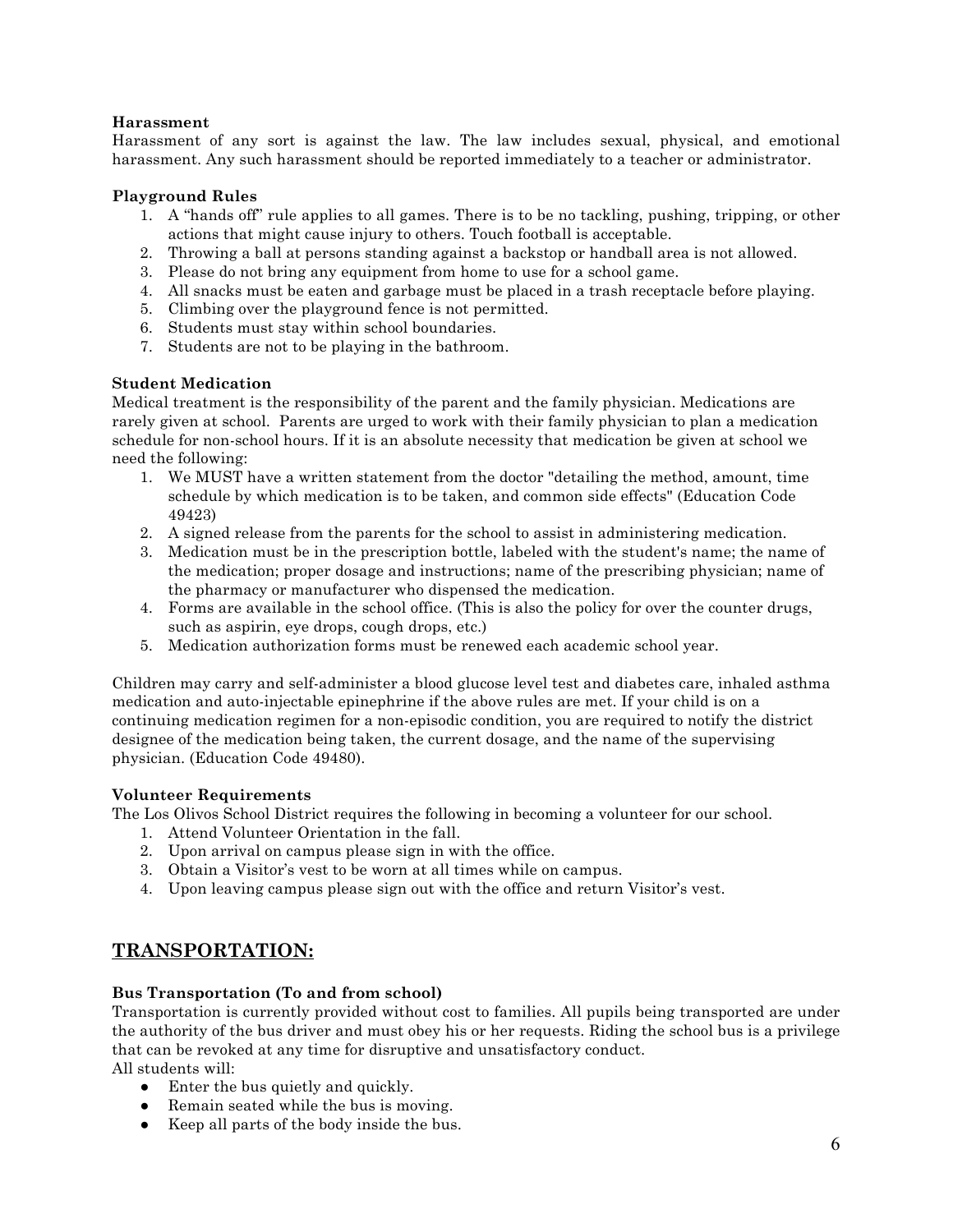- Remain seated until the bus is stopped and the door is opened.
- When crossing the street, do so in front of the bus and use appropriate crosswalks.

#### **Transportation by Private Vehicle**

BP 3541.1 The Superintendent/Principal or designee may authorize the transportation of students by private vehicle when the vehicle is driven by an adult age 21 or older who has a good driving record and who has registered with the district for such purposes. Drivers shall be required to possess a valid California driver's license and at least the minimum insurance required by law.

An adult can register with the district for such purposes by filing a completed School Driver Certification Form. When filing the School Driver Certification Form, all drivers shall be issued the Driver Instruction sheet and asked to keep it in their car. All student passengers shall provide permission slips signed by their parent/guardian. Additionally, drivers will need to provide the district with a DMV printout of their driving record.

Owners, drivers and passengers shall be informed that the registered owner and his/her insurance are responsible for any accidents that may occur. District personnel who frequently transport students in their private vehicles are urged to carry insurance of \$300,000 or more per occurrence.

A seat belt must be provided for each passenger. Children under the age of 8 must be secured in a car seat or booster seat in the back seat. Children under the age of 8 who are 4' 9" or taller may be secured by a safety belt in the back seat. Children who are 8 years and over shall be properly secured in an appropriate child passenger restraint system or safety belt. Trucks and pickups may not transport more persons than can safely sit in the passenger compartment.

The number of passengers, including the driver, shall not exceed the capacity for which the vehicle was designed and should not in any case exceed ten.

Owners of private vehicles shall not accept reimbursement from passengers in excess of the cost of operating the vehicle.

#### **Bicycles**

In addition to the rules listed below, we ask all students to adhere to traffic safety rules. These rules apply from 8:00 a.m. to 6:00 p.m.

- 1. All bikes shall be parked in the bike racks rain or shine.
- 2. Bikes are not allowed in the hallways or quad.
- 3. Bikes shall be walked through all crosswalks.
- 4. Students riding to and from school must wear a bike helmet.

The bike rack area is not supervised during the school day, so we encourage students to chain and padlock bikes to the rack.

#### **In-Line Skates, Skateboards, and Scooters**

In-line skates, rollerblades, scooters, and skateboards may not be ridden on campus. If you ride a skateboard to school, you must store it in the office until the end of the day. Scooters can be stored in the bike racks.

# **EXTRA CURRICULAR ACTIVITES:**

## **Athletics**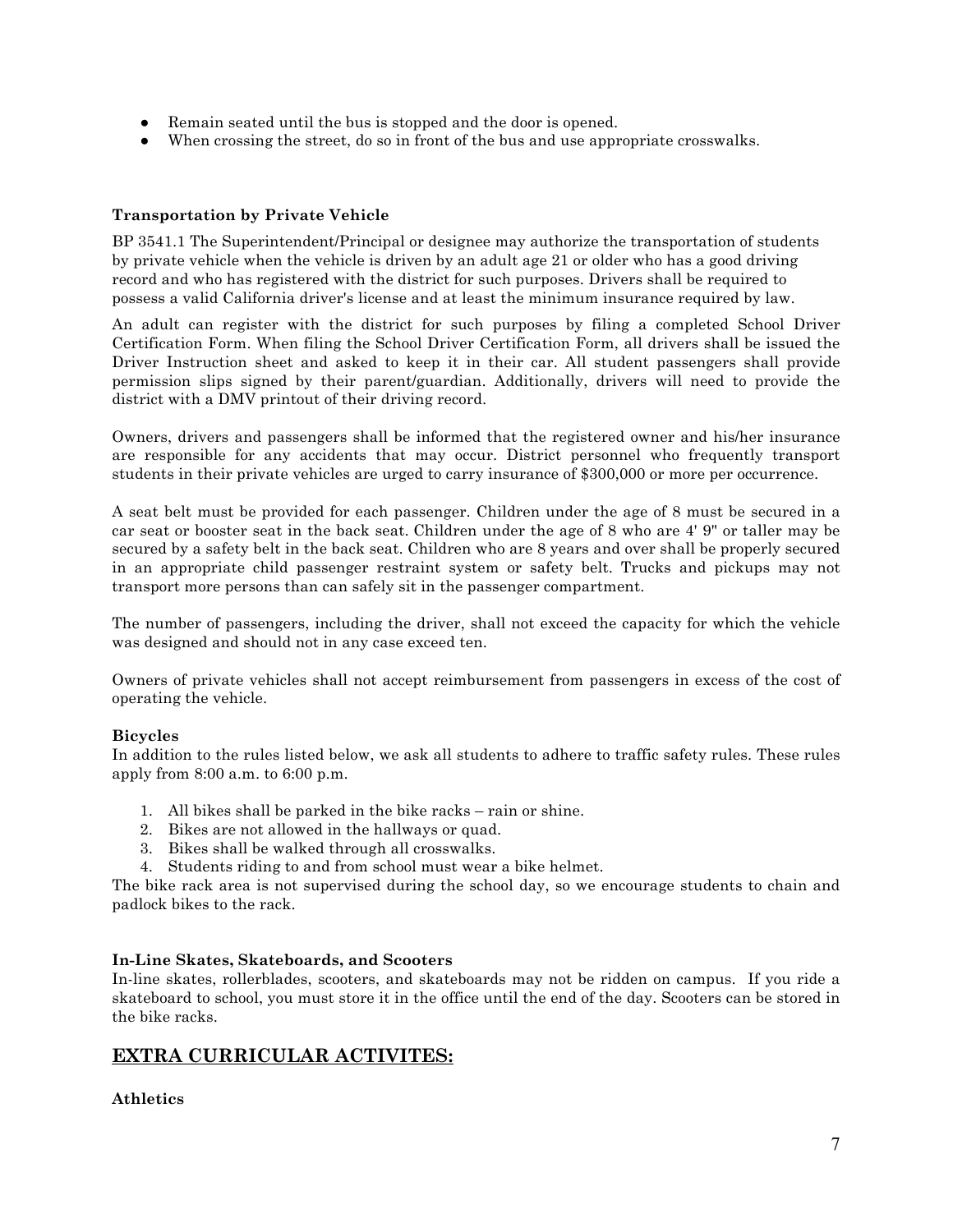The school offers a wide range of after school sports programs for boys and girls. Sixth through eighth graders are eligible to participate; however, if there is a sufficient number of seventh and eighth graders to fill a team, sixth graders will not be able to participate.

Sports offered include boys and girls volleyball, basketball and tennis. Your homeroom teacher or school office will announce signup dates and beginning practice dates. Team practices are held after school hours depending upon the scheduling of the coaches. Games are generally scheduled during the week. If you are absent from school on a practice or game day, you will not be allowed to participate in that day's scheduled practice or game. Parents and coaches will need to provide transportation to events. Schedules will be distributed prior to the start of each sports season.

The school furnishes uniforms, but students need to supply their own socks and shoes. Students who lose or damage uniforms are responsible for replacement costs.

Grade requirements for athletics are dictated by state law and by school board policy; in order to be eligible to participate a students must have no "F"s on the last report card, a "C" average or a 2.0 GPA, and be in good standing in the school discipline program. Students who do not meet these requirements will be placed on the "INELIGIBLE LIST." Students who are ineligible may not practice or play in games.

#### **Gates Foss Community Center Gym**

Eating or gum chewing in the gym is not allowed. The only beverage allowed in the gym is water. Persons found eating or drinking beverages other than water may be asked to leave the gym or to throw away the food/drink items in their possession.

#### **Field Trips**

During the school year, field trips may be planned in connection with classroom work. Students are required to have parent signed permission slips when attending a field trip. Students will NOT be allowed to call parents and receive verbal permission. If you do not have a signed permission slip for a trip, you will be assigned to another classroom for the day.

Field trips are an extension of the school and students are expected to adhere to all school rules as well as special rules set up by your teacher. Please remember that YOU represent our school and we ask that you behave in a manner, which will reflect well upon you, your parents, and our school.

Any child wishing to participate on a field trip must be in school the morning of the trip.

#### **Assemblies**

During an assembly students are expected to have respectful behavior. Each student is personally responsible for the impression made by the school as a whole. Unacceptable conduct would include whistling, yelling, uncalled-for-clapping, and talking during a program. Students who exhibit disrespectful behavior will be escorted out of the assembly into the Library for a period of time. Los Olivos students are known for their respectful and responsible behavior, and we want to keep this reputation going!

## **CONFERENCES AND REPORT CARDS:**

#### **Reporting Student Progress**

Home/school communication is extremely important, particularly in regard to student performance. We feel that the teacher and parent share joint responsibility for this communication. There are several ways for you to be informed about your child's academic progress.

#### **The formal reporting procedure includes:**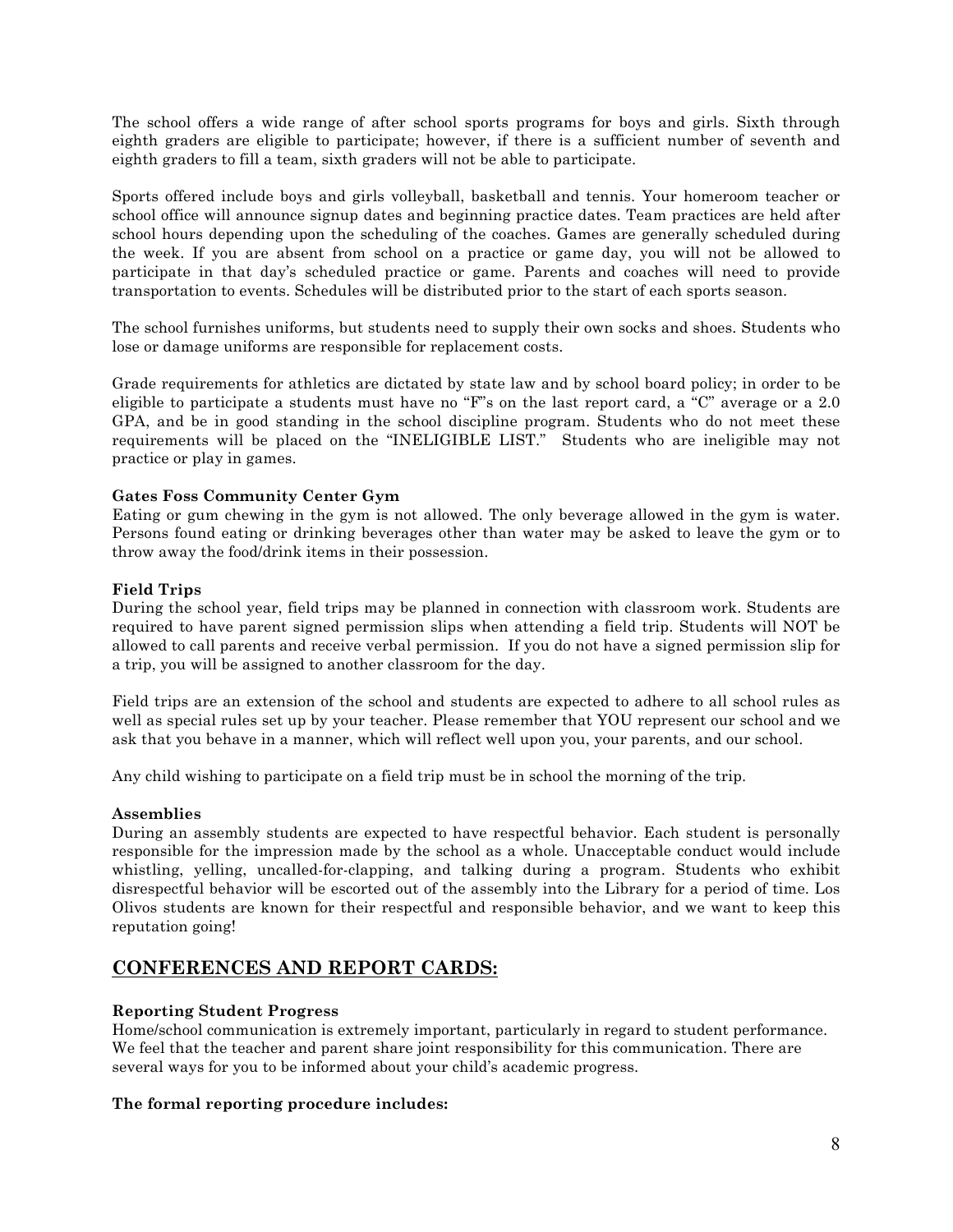- 1. **Back to School Night**: This is an evening set-aside for parents to familiarize themselves with their child's classroom, teacher, and school. Classrooms are open to explain the curriculum that will be undertaken by the students during the school year. Grade level expectations, classroom expectations, classroom daily schedule, discipline and homework policies will be discussed.
- 2. **Conferences** will be scheduled with parents twice a year. This is a very important opportunity for you to discuss your child's academic and social growth with the teacher. If the scheduled time is inconvenient for you, please contact the school office to reschedule.
- 3. **Report Cards** will be issued at the end of each trimester. Student report cards reflect how well your child is doing in each subject. The grades earned in junior high school can have some bearing on the types of classes students will be allowed to take in high school. All students in grades 6, 7, and 8 use the traditional grading scale of A, B, C, D, and F. Standards based report cards are used in grades K-5. Student grades and work habits will affect their eligibility for extracurricular activities.
- 4. **Parent Portal:** Teachers in 3rd-8th grades use the online parent portal provided through Schoolwise. Grades are regularly updated to reflect current student progress. Every parent may access this information with your personalized login information that will be provided to you at the beginning of the school year by your child's classroom teacher.
- 5. **Progress Reports** are sent out at least once during the trimester for students in 3rd-8th grades. Students in junior high receiving a "D" or "F" in any subject will have their progress report mailed home.

## **Informal reporting**

Teachers may provide informal reporting at any time. Parents please first contact your child's teacher with any questions or concerns you may have about what is occurring in the classroom, as the teacher is the best source for this type of information.

#### **Honor Roll/Awards**

Achievement Awards will be distributed to students according to each teacher's discretion. Students in 6-8 grades will receive special recognition for honor roll at the end of each trimester. Honor Roll eligibility is determined based on a student's academic GPA. Students in grades 6-8 with a 4.00 GPA will earn Superintendent's Honor Roll, and students with a 3.50-3.99 GPA will earn Honor Roll.

## **Homework**

Homework is assigned on a regular basis in every class. Students should take their homework assignments seriously. Teachers use the grades on these assignments, along with class work and participation, to determine final grades. Students are responsible for the completion of all classwork and homework assigned during absences. Classroom teachers have their own specific homework and make-up policies and procedures.

#### **Books (Text and library)**

School and library books are provided to all students. It is the student's responsibility to keep the books in good condition. Students should cover all textbooks to help keep them protected and to minimize wear and tear. Any lost or damaged books will result in fines and could result in a student's report card and yearbook being held at the end of the year.

## **STUDENT CONDUCT AND DRESS CODE:**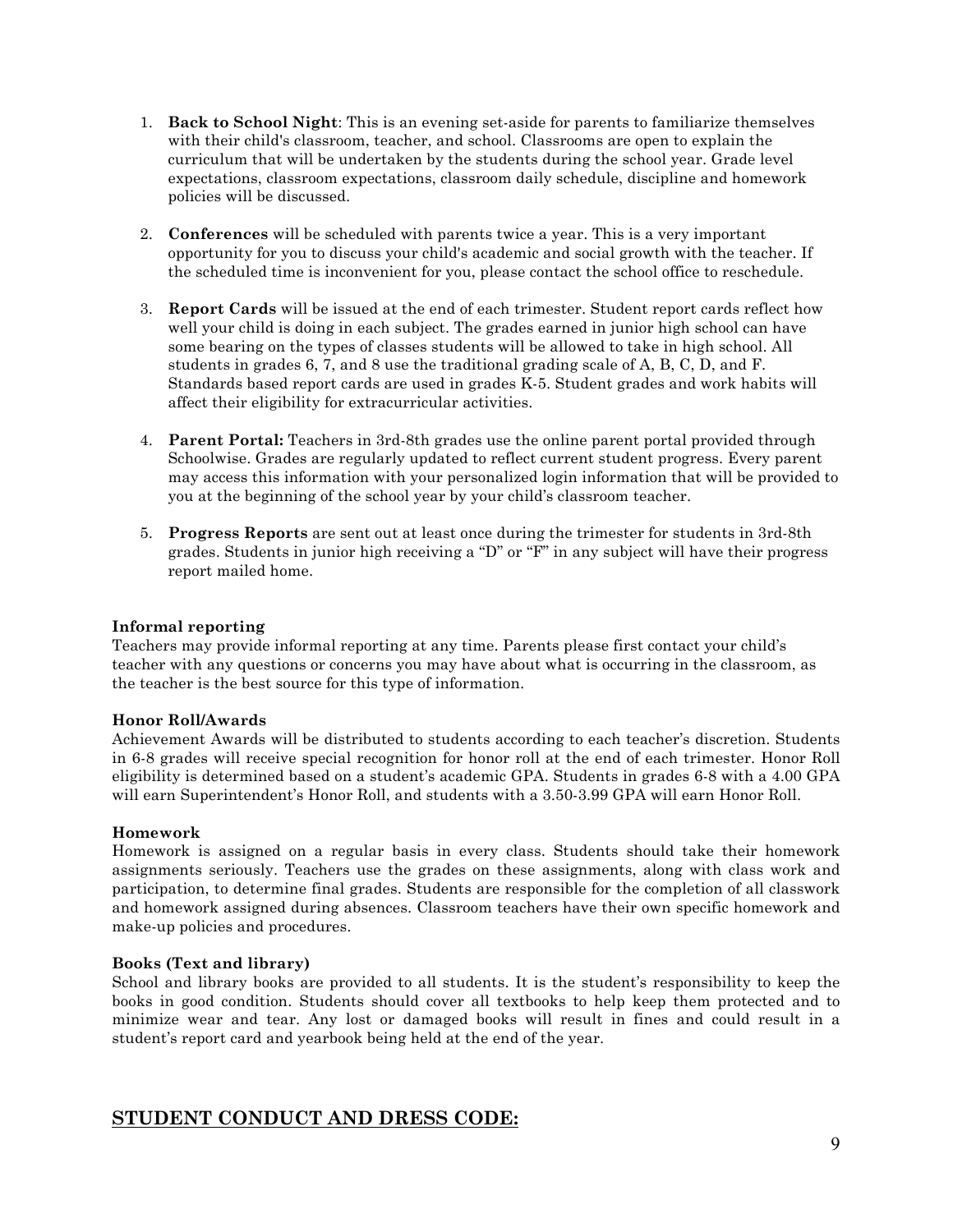## **LOS OLIVOS SCHOOL DRESS AND GROOMING**

(BP 5132) The Board of Trustees believes that appropriate dress and grooming contribute to a productive learning environment. The Board expects students to give proper attention to personal cleanliness and to wear clothes that are suitable for the school activities in which they participate. Students' clothing must not present a health or safety hazard or a distraction, which would interfere with the educational process.

Students and parents/guardians shall be informed about dress and grooming standards at the beginning of the school year and whenever these standards are revised. A student who violates these standards shall be subject to appropriate disciplinary action.

#### **Dress Code Requirements:**

1. Shoes must be worn at all times. Flip-flops and open-toed sandals may not be worn on campus during school time. Tennis shoes are required for physical education classes.

2. Clothing, jewelry and personal items (backpacks, gym bags, water bottles etc.) shall be free of writing, pictures or any other insignia which are crude, vulgar, profane or sexually suggestive, which bear drug, alcohol or tobacco company advertising, promotions and likenesses, or which advocate racial, ethnic or religious prejudice.

3. Hats may be worn to school, but must be removed in the classroom or office.

4. Clothes shall be sufficient to conceal undergarments at all times. No beach or swimwear allowed at school.

5. Shirts and/or blouses that are off the shoulder, low-cut, or halter-tops are prohibited. Tank tops must have a strap that is 2 inches wide. Tank tops with spaghetti straps/and or see-through blouses may be allowed if a shirt is worn over or underneath. Shirts that expose the navel (bellybutton) or midriff are not permitted.

6. All students may wear pants of any type as long as the waist size and inseam measurement matches the student's correctly measured waist and inseam size. Baggy pants that allow underwear to show or pants that will fall off without a belt may not be worn on campus.

7. Shorts, skirts, and dress lengths must be mid-thigh length. When buying shorts, skirts, and dresses for school have your student stand up straight, place their hands at their sides, if the longest finger's tip touches the material of the shorts, skirt, or dress; the garment the is long enough. If the fingertip makes contact with the skin on the leg; then the garment is too short to be worn to school.

Coaches and teachers may impose more stringent dress code requirements to accommodate the special needs of certain sports and/or classes.

School dress must not cause health problems, safety problems, discipline problems or instructional problems.

Improperly dressed students (e.g. "baggy pants, revealing tops, short skirts or shorts") WILL be required to call parents to bring proper clothing to school or be sent home to change.

#### **GANG-RELATED AND DRUG RELATED APPAREL**

(AR 5132) The Superintendent/Principal, staff and parents/guardians participating in the development of the school safety plan shall define "gang-related apparel" and shall limit this definition to apparel that reasonably could be determined to threaten the health and safety of the school environment if it were worn or displayed on a school campus. (Education Code 35294.1)

Because gang-related symbols are constantly changing, definitions of gang-related apparel may be reviewed at least once each trimester and updated whenever related information is received.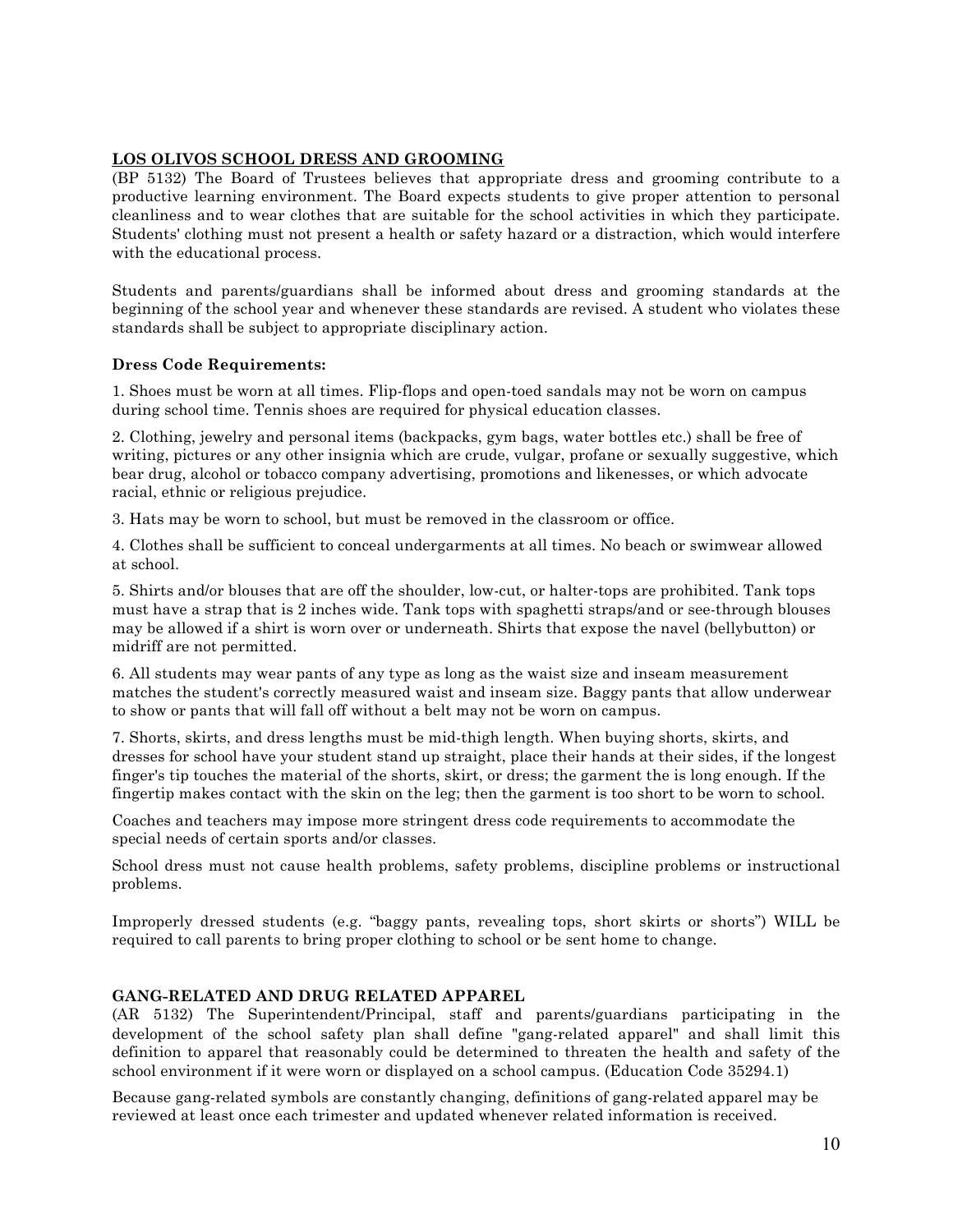Student may not wear clothing with off-color sayings, double meaning or those that promote drug and/or alcohol use, or the use of violence. Clothing and personal items (back packs, gym bags, water bottles, etc.) shall be free of writing, pictures or any other insignia which are crude, vulgar, profane, or sexually suggestive, which bear drug, alcohol, or tobacco company advertising promotions and likenesses, or which bear any symbol or insignia that is inflammatory or indicates/advocates hatred based on group membership.

#### **GUIDELINES FOR STUDENT CONDUCT**

#### **Introduction**

Because of our interest in student safety, success, and well-being, policies and rules must be carefully followed. If students understand and follow these rules carefully, they will have a pleasant school experience.

#### **Student Code of Conduct**

As a student you will be expected to:

- 1. Be considerate of the rights, safety, property, and feelings of others.
- 2. Be courteous and respectful to all teachers, adults and students on campus.
- 3. Be responsible and accountable for all materials issued to you (textbooks, library books, etc.).
- 4. Be on time to all of your classes.
- 5. Bring proper materials to school each day.

Students have the right to be free from violence and abuse, and have the responsibility not to subject others to violence or abuse. Acts of intimidation, extortion, bullying, harassment or physical attacks on students, school personnel, or other authorized persons on campus will not be tolerated or excused. Immediate and appropriate action will be taken against any person involved in such behavior.

#### **Student Responsibilities**

- 1. Respect the rights of other students.
- 2. Attend school regularly and punctually.
- 3. Take responsibility for your own education; come prepared for class; bring books, pencils, homework, dress appropriately, and be courteous to staff and other students.
- 4. Obey the rules and regulations of the classroom and school.
- 5. Show respect for school staff and recognize their authority.
- 6. Understand and obey district policy that no student has the right to interfere with or disrupt the learning process in any way.
- 7. Take responsibility for personal items.

#### **Parent Responsibilities**

- 1. Become involved in the school community.
- 2. Support the rules and regulations of the school.
- 3. Send the student to school prepared for work with books, pencil, homework, and appropriately dressed.
- 4. Ensure that the student attends school regularly and punctually.
- 5. Provide a home environment that encourages respect for the school and the learning process; provide a healthy environment, adequate nutrition, rest, and insist that the student attends school in appropriate and safe clothing.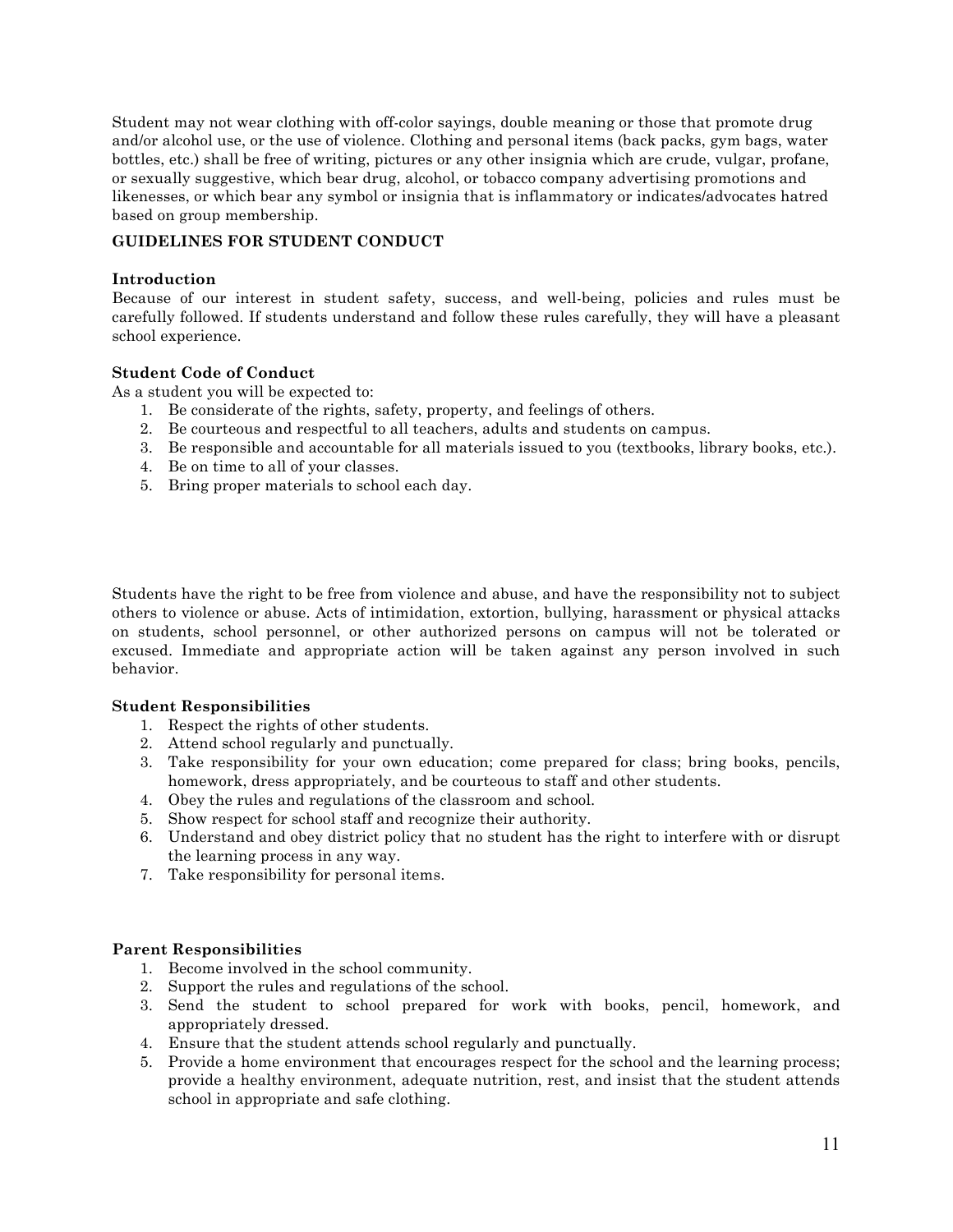- 6. Cooperate with school officials and respond to school requests for conferencing regarding their student's behavior, academic progress, attendance, and other school matters.
- 7. Take corrective action when requested by the teacher or principal.

## **Teacher Responsibilities**

- 1. Work with colleagues to develop an integrated curriculum that provides a meaningful realworld context for student learning.
- 2. Be in the classroom on time, ready to receive students with a well-prepared lesson focused on developing students' knowledge and skills.
- 3. Teach students the school rules and regulations.
- 4. Require students to follow these rules and regulations.
- 5. Assume responsibility for all students of the school, not just those in individual classrooms.
- 6. Communicate with parents regarding students' behavior and performance.
- 7. Keep accurate records.
- 8. Create an atmosphere that invites and engages students in their own educational process.

#### **Principal Responsibilities**

- 1. Create a school environment that empowers all members to become active participants in the learning process.
- 2. Enforce board adopted policies, rules, and regulations.
- 3. Work with staff, students and parents to formulate and enforce school rules and regulations.
- 4. Involve parents in student disciplinary problems when appropriate.

# **DISCIPLINE POLICY:**

## **DISCIPLINE PROCEDURE**

#### **Behavior Notice and Disciplinary Referral Form**

The following process will happen when students receive a Detention Notice or Disciplinary Referral Form.

- 1. A student will receive a warning by the supervising adult.
- 2. If the behavior continues the teacher will write up a Detention Notice.
- 3. After a student receives three detention notices in a trimester, the teacher will fill out a Disciplinary Referral and submit to the administrator.
- 4. A Disciplinary Referral will trigger a parent conference with the student, teacher and administrator.
- 5. Three office referrals will trigger the Behavior Contract process.

#### **Detention Samples**

Detention is given for inappropriate behavior. The following is a sample of reasons for detention.

| *late to school              | *away from assigned area |
|------------------------------|--------------------------|
| *late to class               | *cutting detention       |
| *cutting class               | *disturbing class        |
| *gum, candy, eating in class | *being disrespectful     |
| *uncooperative attitude      | *talking in class        |

An academic detention is given for:

\*being unprepared for class \*incomplete class or homework assignments \*lack of essential supplies \*missing class work or homework assignments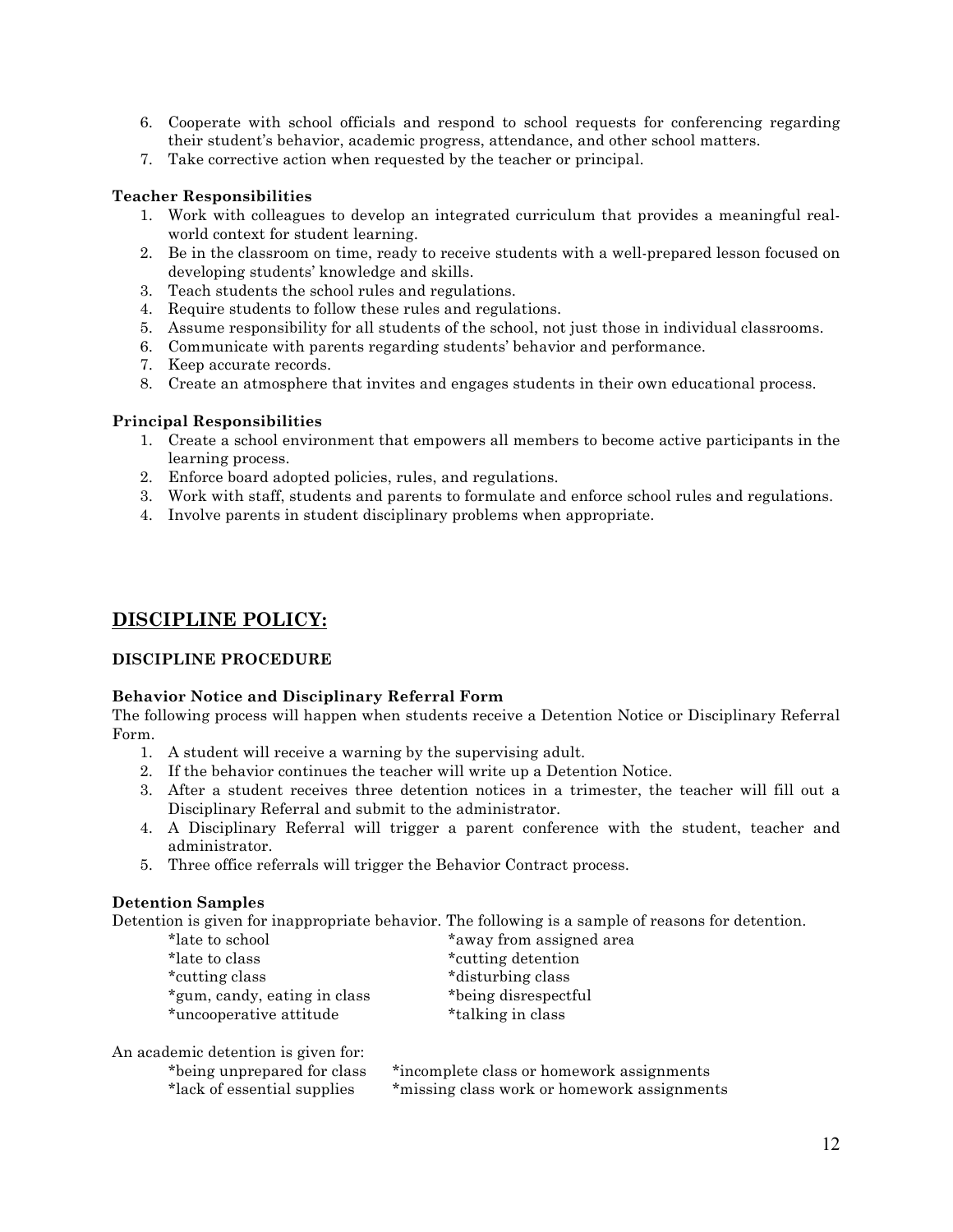Failure to attend detention will result in another detention and the time is doubled.

It is required that parents read and sign all detention slips (If the detention slip is lost, a note from your parent/guardian stating they are aware of your detention is acceptable.)

Detention is held afterschool from 2:45 to 3:15p.m. Students must bring homework and/or school related reading material to detention. Students may also receive recess restriction as a detention.

#### **DISCIPLINE AREAS OF CONCERN**

#### **Tardiness**

Arrives late to school or classes.

#### **Defiance of School Personnel's Authority**

Refusal to comply with reasonable requests of school personnel.

#### **Disorderly Conduct, Including Profanity and Obscene Behavior**

Conduct and/or behavior which is disruptive to the orderly educational procedure of the school.

#### **Bus Conduct**

Not following bus rules. Refer to Bus Transportation.

#### **Destruction or Defacement of Property**

Destroying or mutilating property or materials belonging to the school, school personnel or other persons.

#### **Fighting/Assault**

Engaging in or threatening an act which causes or might cause harm to another person; mutual combat between two people.

#### **Harassment**

Knowing and willful course of conduct directed at a specific person which seriously alarms, annoys, or harasses the person, and which serves no legitimate purpose.

#### **Sexual Harassment**

Prohibited sexual harassment includes, but is not limited to, unwelcome sexual advances, requests for sexual favors, and other verbal, visual or physical conduct of a sexual nature. Other types of conduct which are prohibited in the district and which may constitute sexual harassment include (EC 212.5):

- 1. Unwelcome leering, sexual flirtations or propositions.
- 2. Unwelcome sexual slurs, epithets, threats, verbal abuse, derogatory comments or sexually degrading descriptions.
- 3. Graphic verbal comments about an individual's body, or overly personal conversation.
- 4. Sexual jokes, stories, drawings, pictures or gestures.
- 5. Spreading sexual rumors.
- 6. Teasing or sexual remarks about students enrolled in a predominantly single-sex class.
- 7. Touching an individual's body or clothes in a sexual way.
- 8. Displaying sexually suggestive objects in the educational environment.
- 9. Continuing to express sexual interest after being informed that the interest is unwelcome.
- 10. Any act of retaliation against an individual who reports a violation of the district's sexual harassment policy or who participates in the investigation of a sexual harassment complaint.